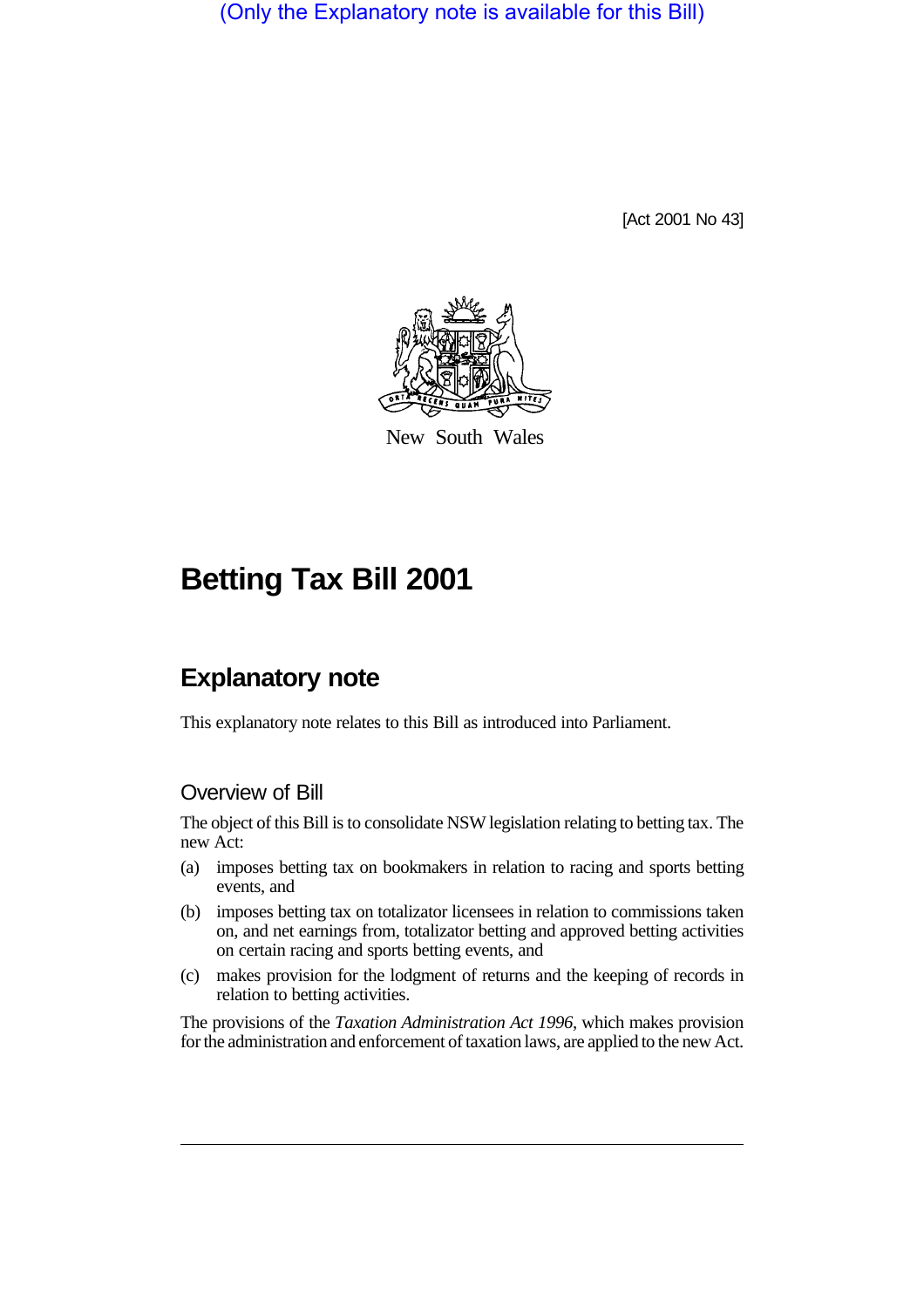Explanatory note

#### Outline of provisions

#### **Part 1 Preliminary**

**Clause 1** sets out the name (also called the short title) of the proposed Act.

**Clause 2** provides for the commencement of the proposed Act on 1 July 2001.

**Clause 3** defines certain terms used in the proposed Act.

**Clause 4** provides that notes included in the proposed Act do not form part of the Act.

**Clause 5** provides that the proposed Act is to be read with the *Taxation Administration Act 1996*, which makes provision for the administration and enforcement of the proposed Act and other taxation laws.

## **Part 2 Imposition of betting tax**

**Clause 6** imposes a tax on bets made by backers with bookmakers on any event or contingency relating to a horse race, a harness race or a greyhound race.

**Clause 7** imposes a tax on bets made by backers with bookmakers on the outcome of any event or contingency relating to a sports betting event.

**Clause 8** imposes a tax on commissions taken on totalizator betting.

**Clause 9** imposes a tax on roundings. (A rounding is an amount that would ordinarily form part of a dividend but that is retained by a totalizator licensee as a result of the rounding down of an amount calculated as dividend.)

**Clause 10** imposes a tax on net earnings from approved betting activities conducted by totalizator licensees.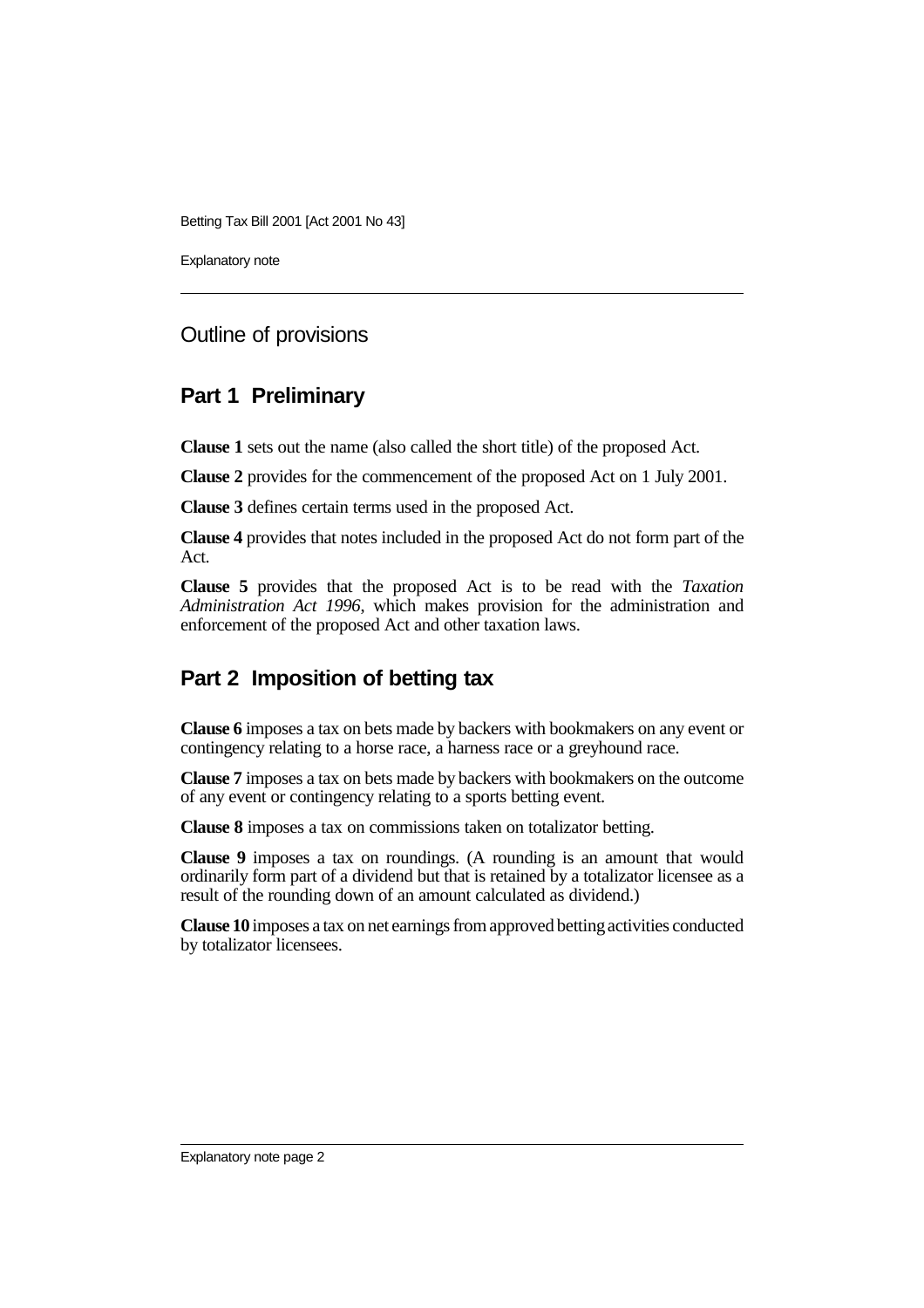Explanatory note

#### **Part 3 Rebates of betting tax**

**Clause 11** provides for a rebate of tax for bets back. (A bet back is a bet, or an investment on a totalizator, by a bookmaker that is the same as a bet previously made with the bookmaker or is the same except that the amount of the bookmaker's bet or investment is different from the amount of the bet made with the bookmaker, or that the odds given to the bookmaker are different from the odds given by the bookmaker.)

**Clause 12** provides for a rebate of tax to racing clubs when turnover of a race meeting is less than an amount determined under the clause.

#### **Part 4 Returns**

**Clause 13** requires a bookmaker to prepare returns specifying all bets made with the bookmaker in the preceding week.

**Clause 14** requires a racing club to prepare returns on race meetings, specifying the people who carried on business as bookmakers at the meetings.

**Clause 15** requires a racing club to prepare returns on betting auditoriums, established and conducted by the racing club, in which bets were taken.

**Clause 16** requires a racing club to prepare returns on sports betting events on which bets were taken that were held at the racecourse on which the club conducts race meetings.

## **Part 5 Miscellaneous**

**Clause 17** requires a bookmaker to keep records of bets made with the bookmaker and bets back made by the bookmaker.

**Clause 18** provides for an amount equivalent to a proportion of tax paid in respect of a totalizator on sports betting events to be paid to the Sport and Recreation Fund established under the *Public Lotteries Act 1996*.

**Clause 19** provides for summary proceedings for offences against the proposed Act or regulations.

**Clause 20** empowers the Governor to make regulations.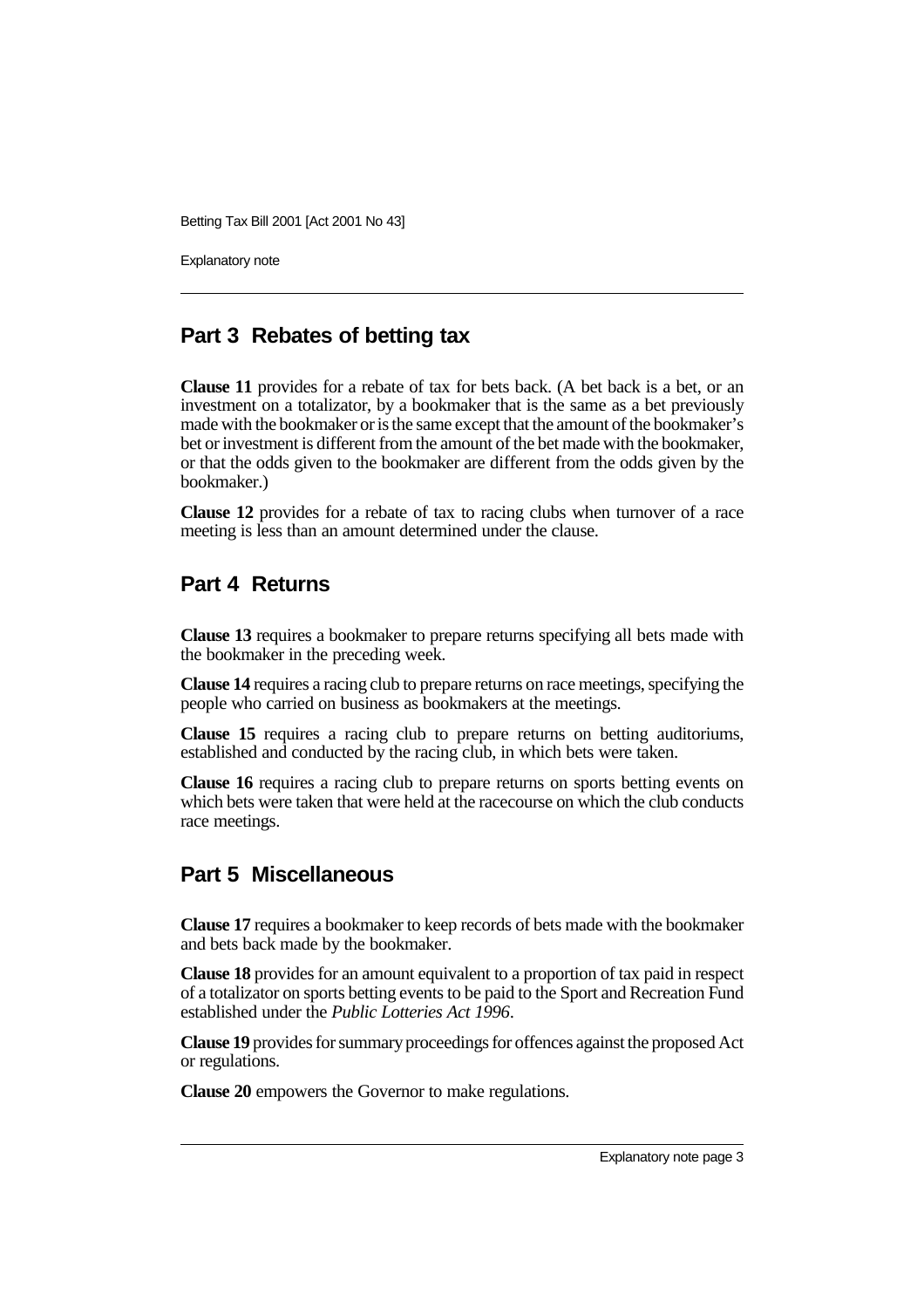Explanatory note

**Clause 21** provides for the review of the proposed Act.

**Clause 22** is a formal provision giving effect to the amendments to the *Racing Administration Act 1998*, *Taxation Administration Act 1996* and *Totalizator Act 1997* set out in Schedules 1–3.

**Clause 23** repeals the *Bookmakers (Taxation) Act 1917*, the *Bookmakers (Taxation) Regulation 1996*, the *Racing Taxation (Betting Tax) Act 1952* and two amending Acts.

**Clause 24** gives effect to the Schedule of savings and transitional provisions in Schedule 4.

#### **Schedule 1 Amendment of Racing Administration Act 1998**

**Schedule 1** inserts in the *Racing Administration Act 1998* (with some modifications) provisions relating to the registration of bookmakers and the Bookmakers Revision Committee that were formerly in the *Bookmakers (Taxation) Act 1917*.

In addition, the Chief Commissioner of State Revenue is included as a member of the Bookmakers Revision Committee.

#### **Schedule 2 Amendment of Taxation Administration Act 1996**

**Schedule 2 [1]** applies the provisions of the *Taxation Administration Act 1996*, which makes provision for the administration and enforcement of taxation laws, to the new Act.

**Schedule 2 [2]** provides for the disclosure of information under the Act to the Director-General of the Department of Gaming and Racing and the Bookmakers Revision Committee.

**Schedule 2 [3]** provides that in any action for the recovery of any tax payable under the proposed Act, a defendant cannot plead, and the court cannot take judicial notice of, any law relating to gaming in answer to or avoidance of the claim in the action.

**Schedule 2 [4]** provides for the making of savings and transitional regulations.